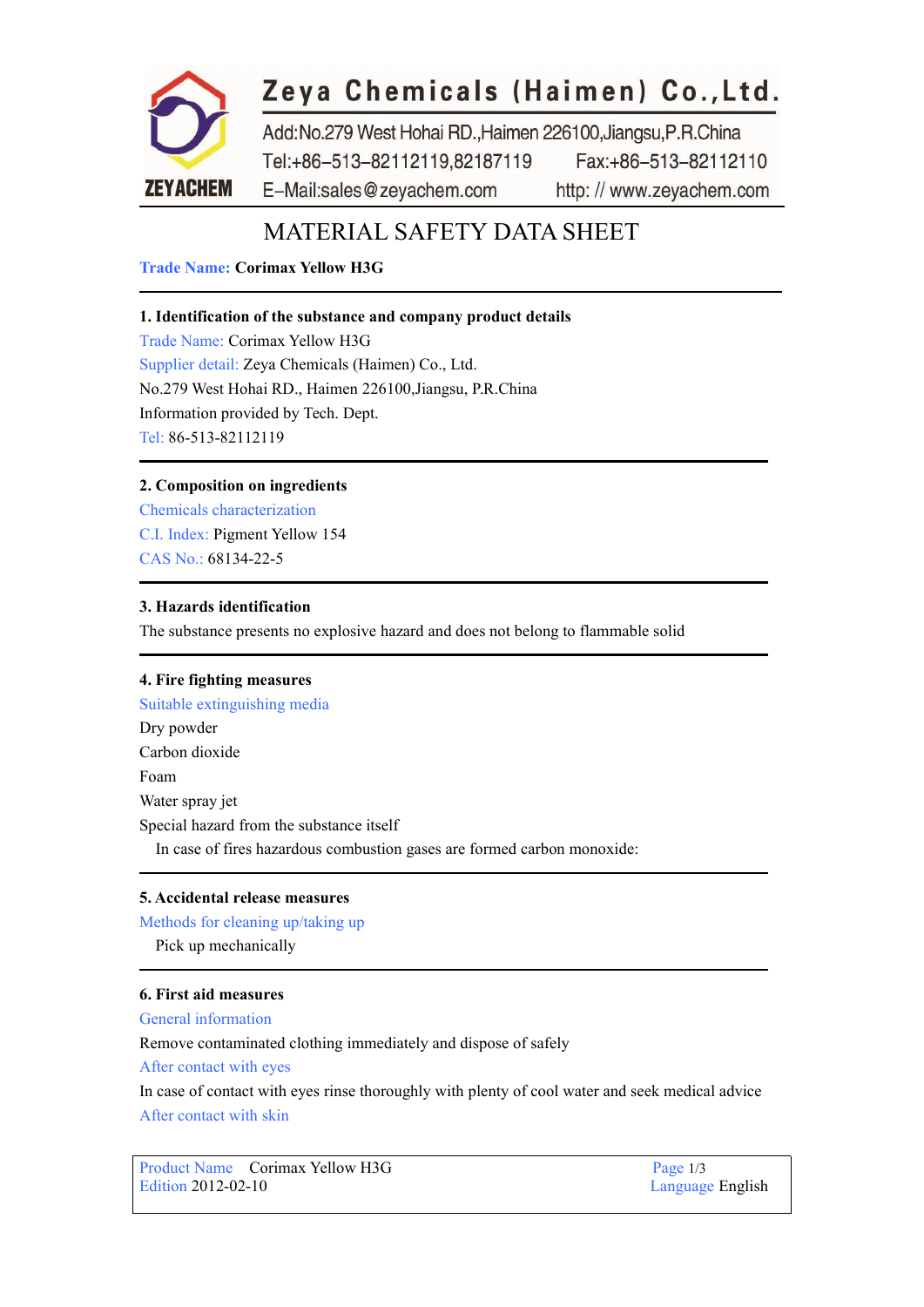

# Zeya Chemicals (Haimen) Co., Ltd.

Add:No.279 West Hohai RD.,Haimen 226100,Jiangsu,P.R.China Tel:+86-513-82112119,82187119 Fax:+86-513-82112110

E-Mail:sales@zeyachem.com

http://www.zevachem.com

In case of contact with skin wash off with soap and water

# **7. Exposure controls/personal protection**

General protective measures Do not inhale dust Avoid contact with eyes and skin Respiratory protection: dust mask Hand protection : gloves Eye protection: safety glasses Hygiene measures

Keep away from foodstuffs and beverages Wash hands before breaks and after work

### **8. Handling and storage**

#### Handling

Advice on protection against fire and explosion

Keep away from sources of ignition

Avoid formation of dust

Take precautionary measures against electrostatic loading

#### Storage

Be kept in a ventilated, cool and dry place, it should be also avoided to contact with acid material and expose to air.

Keep container dry

#### **9. Physical and chemical properties**

# Appearance

Form: powder Color: yellow

Odor: odorless

Data relevant to safety

Solubility in water: insoluble

# **10. Toxicological information**

Irritant effect on skin: non-irritant Irritant effect on eyes: non-irritant

#### **11. Ecological information**

Remarks: no data can be given due to the products insolubility in water

Product Name Corimax Yellow H3G Page 2/3<br>Edition 2012-02-10 Language

Language English